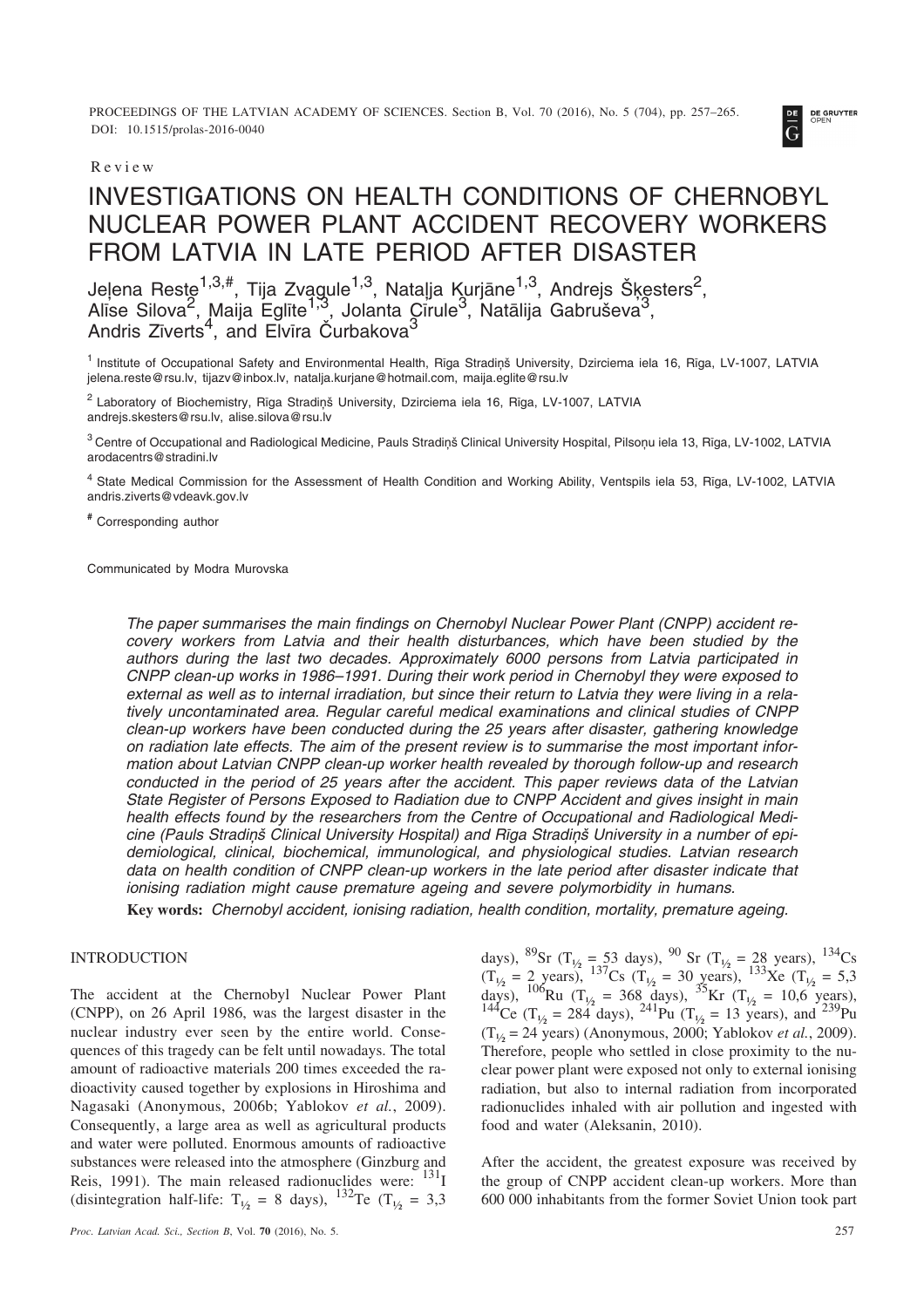in the CNPP accident clean-up works from 1986 till 1991 (Anonymous, 2006b; Yablokov *et al.*, 2009), including approximately 6000 people from Latvia. As in the territory of Latvia, unlike Ukraine, Belarus, and Russia, the background radioactivity after the CNPP accident was not increased significantly, we can analyse changes in the health condition of Chernobyl clean-up workers caused by factors related to the exposure received in Chernobyl. These were mainly external irradiation and radionuclides incorporated into the body. Amongst the non-radiation factors, the most significant were psycho-emotional stress, physical overload, and the effect of heavy metals and other chemicals (Viel *et al.*, 1997; Nikiforov, 2002; Zvagule, 2004). CNPP clean-up workers were mainly healthy men — military personnel and civilians of reproductive age. Most of these men were documented as having received ionising radiation exposure. Doses, as they were recorded in the "Military Passport", might not be always accurate (Mironova *et al*., 1998; Mironova-Ulmane *et al.*, 2001a; 2001b; Nikiforov, 2002). The data on received doses are thought to be falsified (much smaller), thus contributing to the uncertainty in analytical epidemiological studies, in which individual doses have to be estimated. As since more than 25 years have passed since the CNPP accident, now we can analyse the effects of radioactive exposure in the late period.

The Chernobyl accident created a new problem for health professionals in Latvia, since inhabitants of Latvia participated in clean-up works in Chernobyl. Information about the CNPP accident clean-up workers' health condition and diseases in Latvia has been gathered regularly starting with 1987. Since 1994, data have been included in the Latvian State Register of Persons with Occupational Diseases and Persons Exposed to Radiation due to the CNPP Accident maintained by the specialists of the Centre of Occupational and Radiological Medicine (Pauls Stradiņš Clinical University Hospital). On the basis of information collected in the Centre four doctoral theses (Kurjane, 2001; Zvagule, 2004; Reste, 2013; Silova, 2015) and a lot of scientific studies were completed (Bruvere *et al*., 1995; 2003; Churbakova *et al*., 1996; 1999; Eglite *et al*., 1997; 2009; Mironova *et al*., 1998; Kalnina *et al*., 2001; 2012; 2013; 2013a; Kumerova *et al*., 2000; Kurjâne and Soèòevs, 1999; Kurjane *et al*., 1999; 2000; 2001; Mazarevica *et al*., 2000; Mironova-Ulmane *et al.*, 2001; 2001a; Petukhov *et al*., 2011; Reste *et al*., 2012; 2014; Skesters *et al*., 2005; 2006; 2006a; 2006b; 2008; 2010; 2010a; Viel *et al*., 1997; Zvagule *et al*., 2002; 2003). Clinical observations and epidemiological studies among Chernobyl recovery workers showed that these persons suffer from a broad spectrum of different kinds of diseases more seriously than in the non-exposed general Latvian population. This creates a need for further research to determine the reasons and mechanisms of progressing health disturbances.

Complex assessment of Chernobyl NPP accident biological consequences in humans exposed to radiation becomes a topical problem nowadays due to the high number of nuclear power plants in the world and increasing probability of radioactive accidents. The relevance of the medical effects of Chernobyl NPP accident is also shown by many international seminars, symposiums, and congresses that take place each year on these issues. The current paper represents an overview of the main radiation-related health effects in Chernobyl accident clean-up workers from Latvia revealed by a number of studies conducted in the Centre of Occupational and Radiological Medicine during the last 25 years.

## AGEING AND MORTALITY OF CHERNOBYL NU-CLEAR POWER PLANT CLEAN-UP WORKERS

Research in the Centre of Occupational and Radiological Medicine of Pauls Stradinš Clinical University Hospital is presently focused on the exploration of early senescence signs of CNPP clean-up workers and assessment of late effects of ionising radiation low-dose chronic exposure. Studies were conducted on incidence of different groups of diseases in CNPP clean-up workers from Latvia, in comparison with incidence in the general Latvian male population (Zvagule, 2004; Reste *et al*., 2012; Reste, 2013; 2014). Many immunological and biochemical observations and studies have been conducted in the Centre.

The Chernobyl Nuclear Power Plant clean-up workers from Latvia received certain amounts of radionuclides that were absorbed in their body due to breathing contaminated air, drinking water and eating local food (Yablokov *et al.*, 2009; Nikiforov, 2002). Many of these radionuclides have long disintegration half-life (for example,  $^{137}Cs$  — 30 years). The pathology process created by the incorporated radionuclides, involves all organs and systems of the body, but not to the same extent. It depends on the organotropism of chemical elements, for example,  $^{131-135}$ I accumulates in thyroid,  $^{90}$ Sr,  $^{140}$ Ba,  $^{226}$ Ra,  $^{47}$ Ca and  $^{239}$ Pu – in bones, <sup>144</sup>Ce and <sup>60</sup>Co — in liver, and <sup>134</sup>Cs and <sup>137</sup>Cs evenly disperses into the organism — mainly in the lymphatic system, soft tissue, and genitalia (Anonymous, 2001). The radionuclides residing in the body also have a toxic effect on tissue (Anonymous, 2006c).

The clean-up workers have been living in radiologically non-contaminated area since their return from Chernobyl. However, in the case of Chernobyl clean-up workers in the period after exposure, the effects have not been due to small doses of external ionising radiation and stochastic effects, because in addition to the external radiation they also received internal radiation (Ginzburg, 1991; Zvagule *et al*., 2002). Official documented doses of radiation exposure in Chernobyl are not reliable, because they do not reflect ionising radiation effects from incorporated radionuclides. A documented exposure dose exists only for about 57% of the clean-up workers (Eglite *et al*., 2009). The mean radiation dose estimated from data in the Latvian State Register for Persons Exposed to Radiation in Chernobyl was about 128.76 ± 70.73 mSv (min 0.1 mSv, max 500 mSv) (Eglite *et al*., 2009; Reste, 2014). Higher doses were received in 1986 mainly by 20–29-year-old men  $(n = 1231)$ , smaller doses were received in 1987 and later by workers with age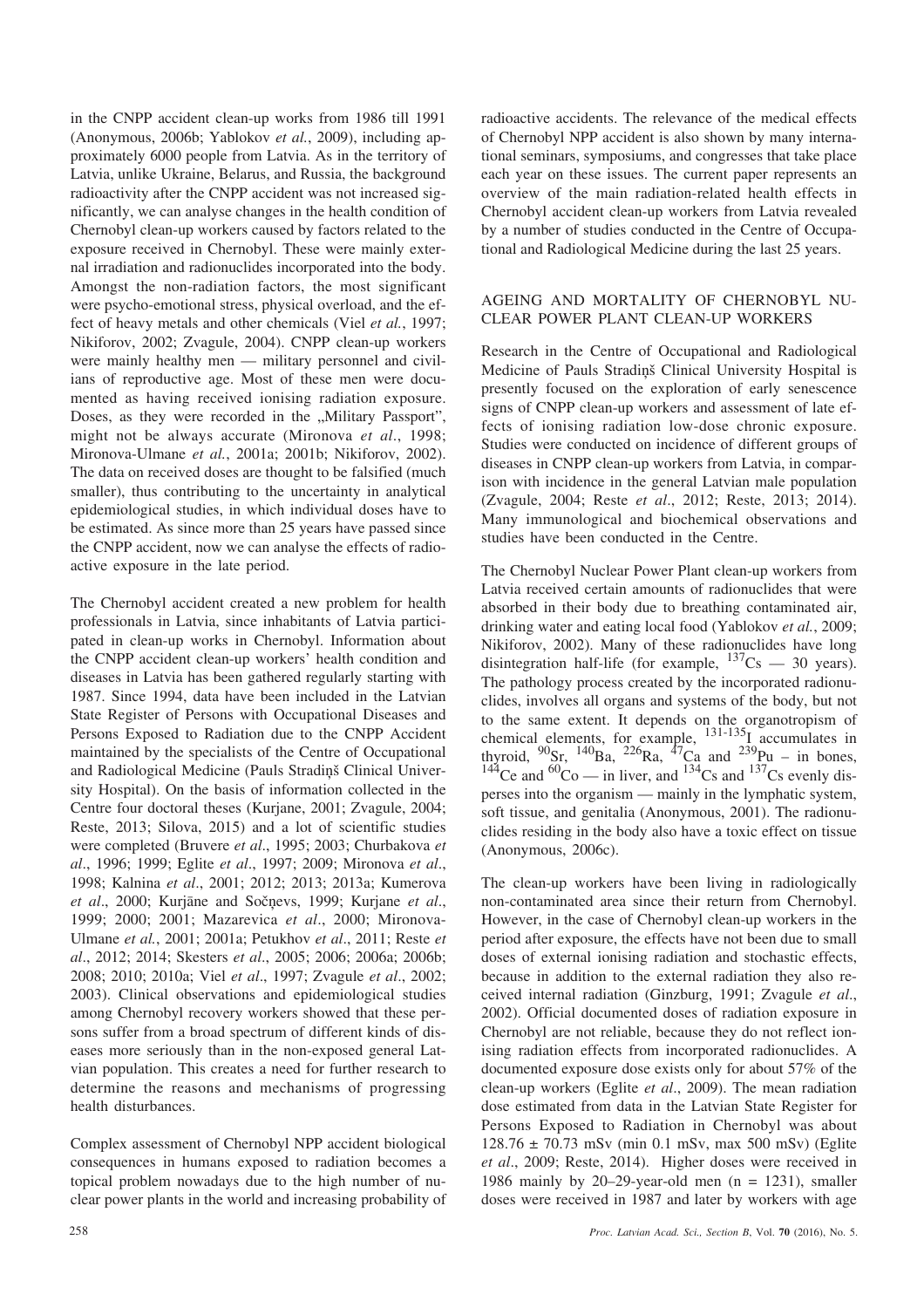older than 30 years (n = 1832) (Eglite *et al*., 2009; Reste, 2014). We believe that the real radiation doses may be higher than those documented ones (Mironova *et al*., 1998; Mironova-Ulmane *et al.*, 2001; 2001a), as radiation exposure effects in tissues and organs can accumulate.

Mean age of clean-up workers from Latvia at time of participation was  $31.9 \pm 7.3$  years mostly they had age 20–39 years and were healthy. In 2011, their mean age was already  $56.6 \pm 7.3$  years (Reste, 2013; 2014). CNPP clean-up workers become older and suffered from illness more often. Polymorbidity has been typical for this group of people (Nikiforov, 2002). Existence of several disorders at the same time in one person is more frequently observed in CNPP clean-up workers than in the Latvian male population with corresponding age (Zvagule, 2004). Mean number of diseases for one person in CNPP clean-up workers in 1986–1997 gradually increased from 1.3 to 3.2 (Reste, 2013; 2014). A significant increase in the mean number of diseases for one person was observed in the period after 1998. Mean number of diseases in 2000–2007 was 9.6–11.0 (Reste, 2013; 2014), which was higher than in the general Latvian male population with corresponding age (Eglite *et al.*, 2009; Zvagule, 2004). One of the reasons for such high morbidity in CNNP clean-up workers may be regular complete health examination in the Centre of Occupational and Radiological Medicine, which would result in more diseases recorded.

Mortality rates for the time period 1999–2009 were recorded in the Latvian State Population Register (Reste, 2013; 2014). In total, 954 of 5906 CNPP clean-up workers died in the period from 1988 to 2010. Mortality of the clean-up workers gradually increased from 0.2 per 1000 in 1988 to 18.6 per 1000 in 2009. Every year since 2003, about 1.3% of the initial number of all CNPP clean-up workers died. The most frequent age at which CNPP cleanup workers died in 1999–2009 was between 46–57 years, but in total the largest number of clean-up workers died at the age of 50–59 years (Reste, 2013; 2014). In 1999, the most common cause of death was for exogenous reasons, such as traffic accidents, violent accidents, acute intoxications, suicides etc. (42.6% of all deaths in 1999), followed by cardiovascular (12.8%) and oncological (12.8%) diseases (Reste, 2013; 2014). During the last 10 years, the causes of mortality changed. Exogenous reasons of death decreased, and mortality due to cardiovascular diseases has risen dramatically. Mortality due to oncological diseases is growing progressively, but it does not exceed and is even lower than mortality in corresponding general Latvian male population of similar age (Reste, 2013; 2014). These results may be due to regular examination of CNPP clean-up workers, for which the main attention is focused on diagnosis of cancer in early stages. In 2009, in CNPP workers cardiovascular diseases was the main cause of mortality (43.0% of all deaths), followed by oncological diseases (25.3%) and exogenous reasons (12.7%) (Reste, 2013; 2014). These proportions are similar to those in the general Latvian male population. The main disorders among cardiovascular reasons of death in CNPP clean-up workers are myocardial infarction, cerebral infarction, cardiomyopathy etc. (Reste, 2013; 2014). Life expectancy at birth for Latvian males in the 2007–2009 period was 65–68 years. In CNPP clean-up workers from Latvia in the time period 1999–2009, mortality was slightly higher in age group 40–54 years than in the general Latvian male population of this age, which might be explained by early ageing (Reste, 2013; 2014; Yablokov *et al.*, 2009; Nikiforov, 2002). In the age group over 55 years, mortality was lower (Reste, 2013; 2014), likely due to regular health observation and lower mean age of the CNPP clean-up workers cohort (mainly not older than 60 years) than that of the general population  $> 55$  years of age (increase in mortality may be expected after age 60 years).

## FUNCTIONAL CONDITION OF CHERNOBYL NPP CLEAN-UP WORKERS

The study on functional status of CNPP clean-up workers (unpublished data) was conducted in the Centre of Occupational and Radiological Medicine as one of the research directions. The study was conducted in 2010–2011, i.e. 24 years after Chernobyl accident. The study group consisted of 53 CNPP clean-up workers and as control group 47 persons of appropriate age, who were not chronically exposed to ionising radiation. Mean age was  $55.5 \pm 7.3$  in the CNPP clean-up worker group and  $57.4 \pm 9.4$  years in the control group. The World Health Organisation recommended a questionnaire on disability assessment for health services research (WHO Disability Assessment Schedule II for Health Services Research, 12-Item Self-Administered Version, 2001) which was used for the estimation of functional status. The questionnaire included questions about nonphysical, mental, psychosocial behaviour, and ability. For each person the sum of all answers was calculated (functional ability index — FAI). Participation in the study was on the optional basis. The study was approved by the Regional Committee for Medical Research Ethics.

Mean value of FAI in CNPP clean-up workers was  $54.9 \pm$ 8.4, compared to  $60.7 \pm 9.1$  in the control group, and this difference was statistically significant ( $p < 0.01$ ). This indicated a lower functional status in CNPP clean-up workers comparing with control group. A slight negative correlation between FAI and age was observed in the CNPP workers group, while there was no significant correlation observed in control group (unpublished data). This indicated a declining functional status in older CNPP workers, which was not apparent in the control group.

The study revealed major disability in CNPP workers performing tasks such as standing for long time or at least 30 minutes (73.6% vs 32.6% in control group), walking at least 1 km or equivalent load (49.1% vs 19.6% in control group), taking care of household responsibilities (60.4% vs 41.3%), learning a new task (56.6% vs 34.8%), and concentrating on doing something for ten minutes (43.4% vs 34.8%). Health problems emotionally affected 88.7% of CNPP clean-up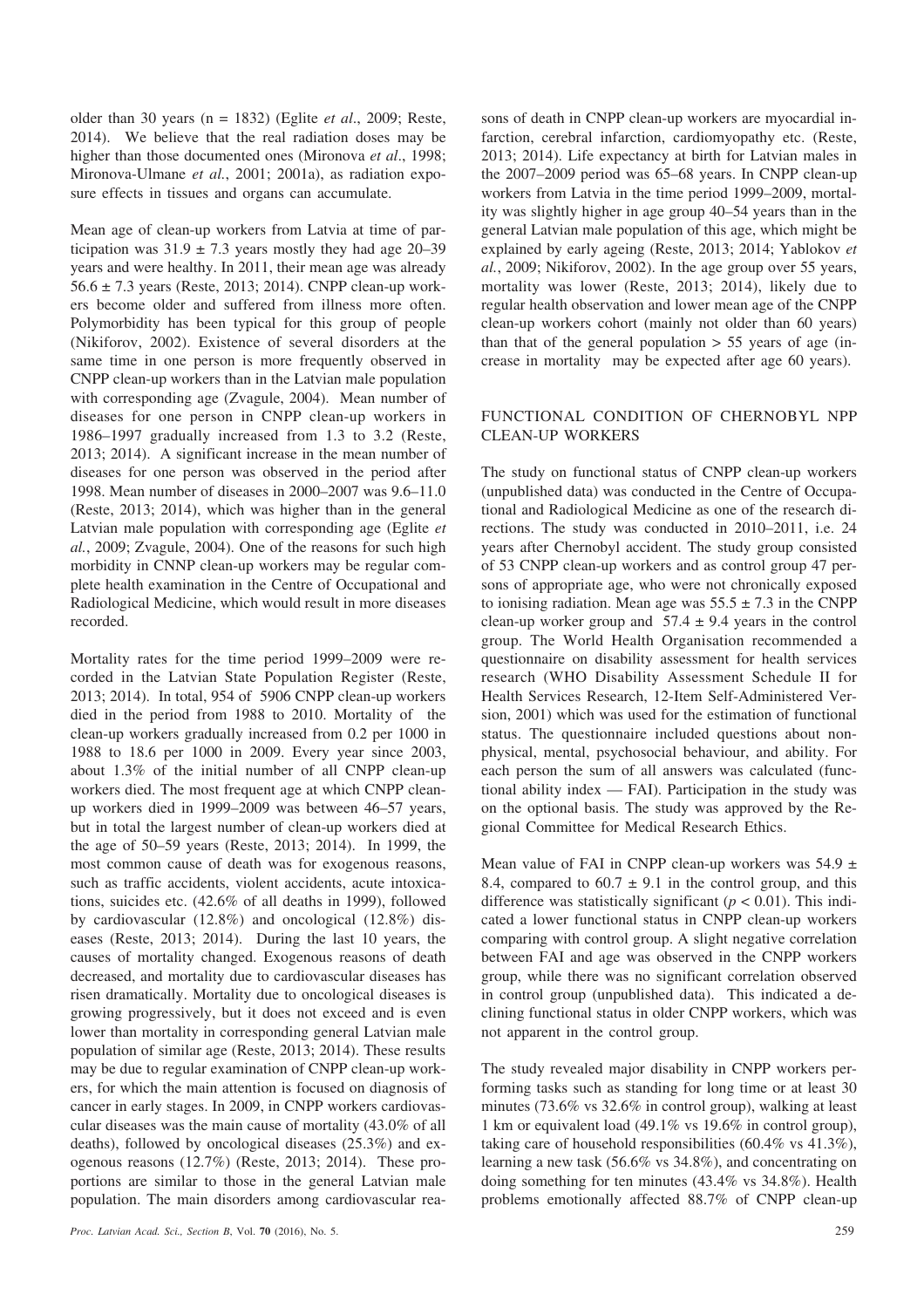workers, while only 71.7% of respondents in the control group (unpublished data).

The observed differences between observed groups might be explained by polymorbidity and higher morbidity in CNPP clean-up workers, comparing with the general Latvian population. One of the explanations for poor functional condition of CNPP clean-up workers may be also their premature ageing.

# DISABILITY OF CHERNOBYL NPP CLEAN-UP **WORKERS**

During the time period of 25 years after the Chernobyl disaster, approximately 85.7% of the total number of CNPP clean-up workers became disabled (4352 persons) (data of the State Medical Commission for the Assessment of Health Condition and Working Ability; unpublished). The largest part of the disabled CNPP workers lost 25–59% of working capacity. Most of them are about 40–59 years old. Information from the State Medical Commission for the Assessment of Health Condition and Working Ability indicates that the main reasons of disability of CNPP clean-up workers are:

1) disorders of the nervous system (for example, encephalopathy of mixed origin with psychoorganic syndrome);

2) cardiovascular diseases (complications of arterial hypertension, atherosclerosis, coronary heart disease, cerebrovascular disorders);

3) musculoskeletal and connective tissue disorders.

During the last years, the disability degree progressively worsened due to accompanying ageing related diseases.

#### HEALTH DISTURBANCES IN CHERNOBYL CLEAN-UP WORKERS

Clinical observations and examinations of CNPP accident clean-up workers, as well as epidemiological and clinical studies, revealed simultaneous pathologies of many organs characteristic for this group of people (Zvagule, 2004; Eglite *et al*., 2009; Reste, 2013; 2014). The pathogenesis of these pathologies is very complicated and up to now is not completely clear (Nyagu and Loganovsky, 1996). Our attention was particularly attracted by high and progressively increasing number of the CNPP clean-up workers with diseases of the nervous system as well as the lasting low levels of functional indicators of the immune system. The analysis of morbidity showed changes in the structure of diseases. In 2007, the most frequent diseases affected the nervous system, sense organs of sense and included mental disorders. Morbidity with diseases of the cardiovascular and endocrine systems increased after period 1996–2001, but morbidity with respiratory diseases and disorders of digestive system decreased (Reste, 2013; 2014). The prevalence of nononcological illnesses analysed in 2010 revealed the following distribution of disorders: diseases of nervous system took the first place — 941 diseases per 1000 CNPP cleanup workers (e.g., encephalopathy — 880 per 1000, non-inflammatory polyneuropathy — 595 per 1000), followed by musculoskeletal disorders with 933 cases per 1000 workers (with frequent diffuse pain in bones, specially highlighting cases of osteoporosis among relatively young males — 78 cases per 1000) and mental disorders with 922 cases per 1000 CNPP recovery workers (e.g., cognitive impairment — 454 per 1000, depression — 35 per 1000). Other diseases included disorders of sense organs (853 per 1000; the most frequent were retinal angiopathy and peripheral retinopathy), disorders of digestive organs (852 per 1000), and cardiovascular diseases (720 per 1000) (Reste, 2013; 2014). The frequency of the diseases of the nervous system for clean-up workers was constantly high. The modern methods of examinations using electroencephalography (EEG) and nuclear magnetic resonance (MR) confirmed brain pathologies (Nikiforov, 2002; Zvagule *et al*., 2003; Zvagule, 2004). The functional disturbances without changes practically decreased, but the organic pathology increased (Aleksanin, 2010; Holodova *et al*., 2012).

The clean-up workers with seizures and unconsciousness episodes more often suffer from diseases of nervous systems and sense organs, digestive and circulatory systems, skeleton, muscular and connective tissue systems, as well as with mental disturbances (Zvagule, 2004). It can be stated that these men were more exposed to environmental and occupational factors and should be considered to be more at risk. The stress, overload, psychological, and social problems are more related to those people who were in Chernobyl in 1986 (Viel *et al.*, 1997). It must be pointed out that the energy of radiation had effect on the nervous system elements in stressful conditions (accident itself), and therefore the mental status of clean-up workers during clean-up works was of major importance. As the radiation has an indisputable role in the pathogenesis of some diseases of nervous system and organs of sense (Anonymous, 2006c) the patients from the mentioned group provoke special interest.

In earlier studies it was shown that lead (Pb) levels in blood until 1993–1994 were elevated  $(> 40 \text{ kg/dl})$  for 60–72% of the clean-up workers (Churbakova *et al*., 1996; 1999; Kumerova *et al*., 2000; Zvagule, 2004). In subsequent years the incidence of elevated Pb level decreased by  $6.927\% \pm 0.329$  per year. The Pb level in blood decreased (correlation coefficient  $R = 0.922$ ; determination coefficient  $R^{2}$  = 0.984) and in 1998 it did not exceed 40 µg/dl (Zvagule, 2004).

Individual susceptibility to radiation can be very different and certainly is important. Also, the effect of radiation on any biological system can be hidden and can become expressed in the presence of other provoking factors. In the case of clean-up workers, the combined effect of chemical factors (heavy metals etc.) and incorporated radionuclides can be provoked by physical exertion (Nikiforov, 2002).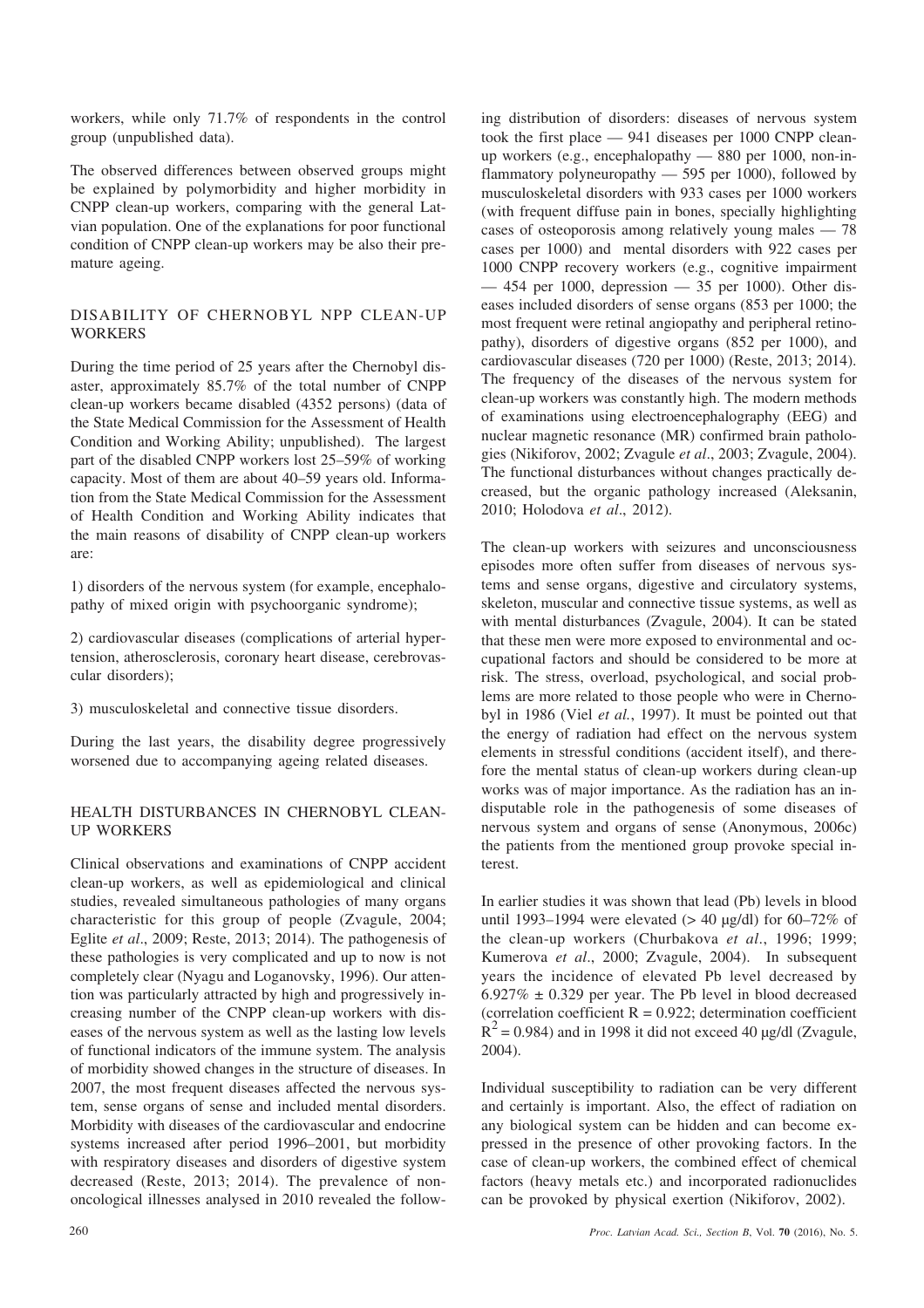Small doses of ionizing radiation cause disturbances in microcirculation (Anonymous 2006b; 2006c; Vlasova-Rozanskaya, 2009). Due to disturbed microcirculation all the organ systems suffer, including the peripheral nervous system. This leads to failure of adaptive capability of the central nervous system (Holodova *et al*., 2012), leading to mental disorders with cognitive disturbances, depression, and vegetative paroxysms. Biologically active substances caused by exposure to ionising radiation do not primarily cause health effects through the circulatory system, but rather through effects on the vegetative nervous system at the site of their origin (sympathetic and parasympathetic ganglions) (Anonymous, 2006b; 2006c).

#### ONCOLOGICAL DISEASES IN CHERNOBYL CLEAN-UP WORKERS

The oncological morbidity of CNPP accident clean-up workers from Latvia has progressively increased (Kurjane *et al*., 2000; Eglite *et al*., 2009; Reste *et al*., 2012). During 1998–2004, there was a notable increase in occurrence of oncological diseases of thyroid gland, prostate and stomach. In 2005–2007, the most important increase in occurrence of oncological diseases of prostate, stomach and lungs was observed in CNPP accident clean-up workers, and it was higher than that among age- and sex-matched groups of the Latvian population (Eglite *et al*., 2009; Reste *et al*., 2012; Reste, 2013; 2014). In recent years an increase in number of malignant tumours of urogenital system organs was observed (mainly cancer of prostate and urinary bladder) (Reste *et al*., 2012; Reste, 2013; 2014), that might be explained by excretion of incorporated radionuclides through kidneys and excessive irradiation of urogenital organs (Anonymous, 2001).

Thyroid cancer occurred 10.6 times more frequently in Chernobyl accident clean-up workers than in the rest of population (period from 1990 until 2000), and also at earlier age in CNPP clean-up workers (Kurjâne, 2001; Kurjane *et al*., 1999). CNPP recovery workers developed thyroid cancer most often at age 40–50, but for the general population at age 55–65 years. This clearly indicates that radiation was a dangerous risk factor for thyroid cancer after the Chernobyl nuclear accident (Kurjâne, 2001). In this study only data on thyroid cancer in men was used, since the thyroid cancer in women in Latvia is much more frequent (8:1).

The relative risk (RR) of cancer in 1996 was 33.27, and in 1997 increased to 42.64 (Kurjâne, 2001). The calculated cancer relative risk clearly indicates the danger of the 1986 nuclear accident to the health of those people who took part in the clean-up works. In further years, the morbidity of the thyroid cancer exhibited a tendency to decrease (RR 18.27 in 1998, and 9.42 in 1999). The peak morbidity of thyroid cancer was observed in 1992 in the population not exposed to irradiation (age group from 25 to 65, which corresponds to age of Chernobyl accident clean-up workers). Later the morbidity tended to decrease, and, starting from 1995, the morbidity increased but with fluctuations (Kurjâne, 2001).

A similar trend in increasing morbidity of the thyroid cancer was observed not only in Latvia, but also in the rest of the world (Anonymous, 2006a; Yablokov *et al.*, 2009).

Amongst the thyroid cancers of the Chernobyl accident clean-up workers from Latvia, the prevailing cancer was papillary adenocarcinoma (5/8 of clean-up workers having surgery). The characteristic morphological modifications of thyroid tissue in Chernobyl clean-up workers were follicle atrophy with epithelium sclerosis, which was more frequent than for other men of similar age having surgery during that period of time and who did not have occupational exposure to radiation (Kurjâne, 2001; Kurjâne *et al*., 2001).

Benign thyroid nodules were found three times more often in Chernobyl NPP accident clean-up workers during 1999 than in other men of similar age who did not have occupational exposure to ionising radiation (the control group) (Kurjâne, 2001).

# IMMUNOLOGICAL DISTURBANCES IN CHERNOBYL CLEAN-UP WORKERS

Severe disorders of the immune system were observed among Chernobyl NPP accident clean-up workers from Latvia; characteristic late symptoms included leukocytosis, lymphopenia and malfunction of interferon (IFN) system (Kurjâne, 2001; Kurjane *et al*., 2001). The ability of peripheral blood lymphocytes (PBL) to produce IFNs has been found to be significantly decreased in 65–90% of accident clean-up workers and there was an increased level of circulating IFN in 40% of patients.

Compared to the control group, the Chernobyl NPP accident clean-up workers had significantly (*p* < 0.05) lower number of T-leukocytes (CD3+), T-helpers (CD4+), natural killer cells (CD16+) and B-cells (CD19+), higher IgA level and lower IgG concentration. In addition, decreased functional activity of the alternative (APH50) pathway of complement, an increased C3d concentration and depressed neutrophil phagocyte activity of neutrophil were found (Kurjâne, 2001; Kurjane *et al*., 2001).

Functional deficiency of the immune system of clean-up workers was observed during 1990–2005 (Bruvere *et al*., 1995; 2003; Kalnina *et al*., 2001; Kurjâne, 2001; Kurjane *et al*., 2001; Eglite *et al*., 2009). The CNPP clean-up workers were found to have a significantly lower proliferative ability of T and B lymphocytes and had elevated plasma concentrations of interleukin-6 (IL-6). Induction of TNF- $\alpha$  in the PBMC of clean-up workers was higher than that in healthy controls and this was correlated with age. Significant increases were also observed in the functions of the complement system as well as in levels of IL-6, TNF- $\alpha$  and SP-selectin. These observations suggest that the CNPP accident clean-up workers have a systemic chronic inflammatory process with possible accompanying dysfunction of major organs in period of over two decades following the accident (Kurjâne, 2001; Kurjane *et al*., 2001).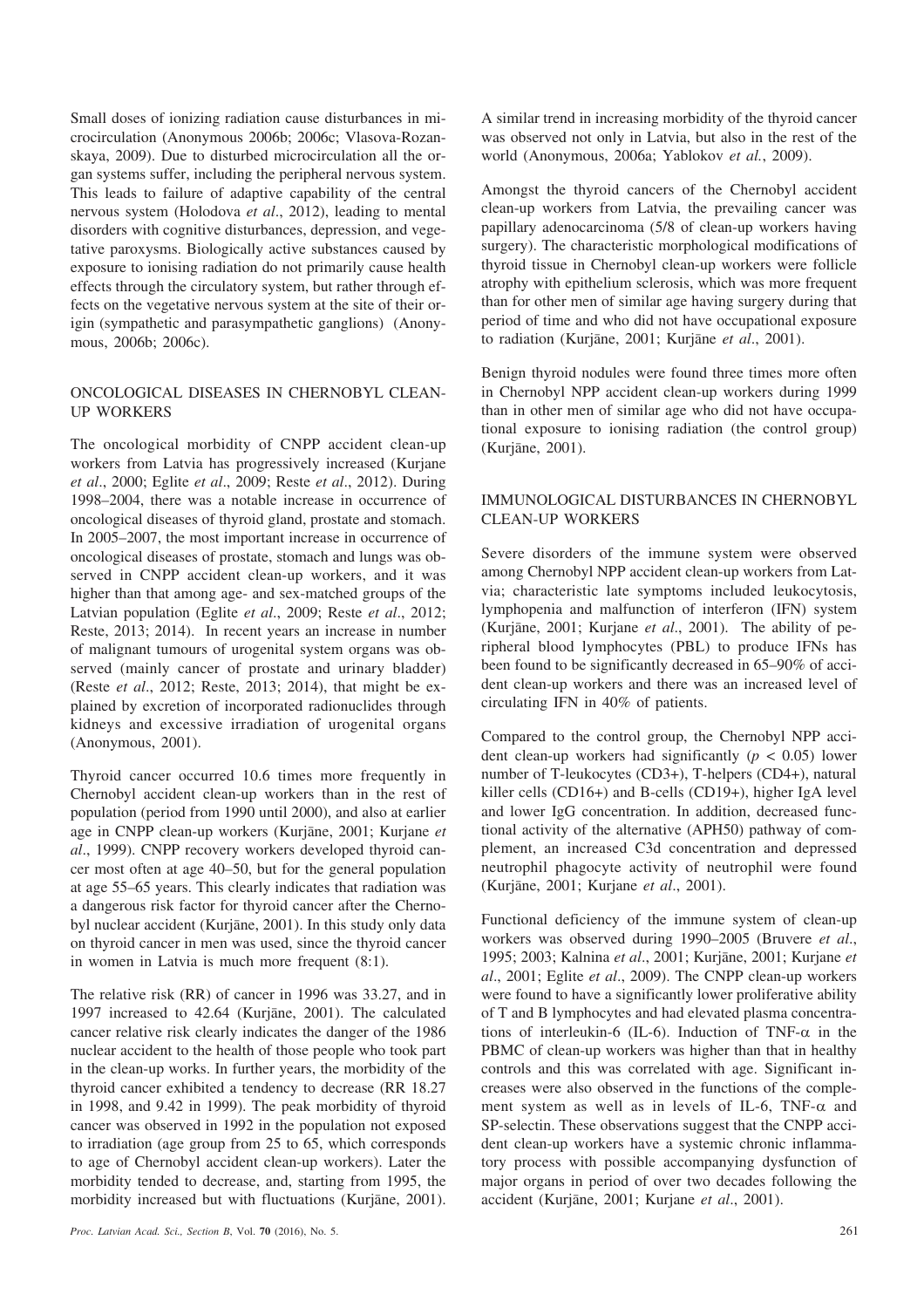### CHANGE OF OXIDATIVE STRESS LEVEL 25 YEARS AFTER THE CHERNOBYL NPP DISASTER

During the work at the site CNPP clean-up workers were exposed not only to direct  $\gamma$ -radiation, but they inhaled toxic and radioactive isotopes, and volatile heavy metals derived from the reactor meltdown (Yablokov *et al*., 2009). These damaging factors produce different kinds of oxidative stress: radiation, chemical, psycho-emotional, and later inflammatory, pain and others. Radiation is known to reduce levels of antioxidants in body, thus causing greater risk for the organism (Halliwell and Gutteridge, 2007), since antioxidants are used for DNA repair, i.e. antioxidants remove free radicals that arise after exposure to radiation. It has been suggested that this reduction in different antioxidants may be responsible for increased levels of mutation (Halliwell and Gutteridge, 2007; Kumerova *et al*., 2000).

A study was started in 1998 as a long-term investigation on the role of changes in the antioxidant defence system in development of the post-radiation (post-Chernobyl) syndrome in clean-up workers from Latvia, who were involved in the recovery works following the Chernobyl NPP accident (Skesters *et al*., 2005; 2006a; 2006b; 2008; 2010). This was a randomised, double-blind, placebo-controlled, parallel group investigation involving 76 Chernobyl clean-up workers. The following parameters were determined: content of lipid-hydroperoxides, oxidisability and lipid peroxidation ratio in blood plasma, activity of glutathione peroxidase (GPx), catalase and concentration of Cu, Zn-Superoxide Dismutase (SOD), selenium (Se), zinc (Zn), and copper (Cu) (Skesters *et al*., 2005; 2006a; 2006b; 2008; 2010).

First results showed 5.5 times higher content of lipid peroxides and hydroperoxides, 3.5 higher blood plasma oxidisability, lipid peroxidation ratio, and concentration of TBARS products. Accordingly, activity of glutathione peroxidase in blood plasma was significantly decreased. Data showed that the level of selenium was very low  $(46.0 \pm 7.8)$ µg/; the lowest Se concentration in the investigated groups was 17.0 µg/L). Zn concentration in the serum of irradiated clean-up workers was higher by 50%, and Cu concentration in blood was also elevated. All these data testify that there is high level of oxidative stress (Skesters *et al*., 2005; 2006a; 2006b; 2008; 2010).

Ten years later, the second stage results showed that concentration of Se in plasma had increased; intensity of lipid peroxidation, free radical production and content of TBARS product had decreased but remained quite high and nearly the first stage levels. Similarly, as before, concentrations of Cu and Zn remained unbalanced (Skesters *et al*., 2005; 2006a; 2006b; 2008; 2010). These data show that there is still a high level of oxidative stress, at a time even more than 20 years after direct contact with radioactive materials.

It is well known that oxidative stress provokes many different diseases and promotes development of some pathological conditions. It is clear that practically all of the diseases observed in medical examination were more or less are affected by oxidative stress. Some of these diseases are very strongly associated effect of oxidative stress (Barrow and Tanner, 1988; Halliwell and Gutteridge, 2007; Kumerova *et al*., 2000).

As mentioned above, most of the CNPP disaster clean-up workers from Latvia had progressive multiple illnesses that exhibited a tendency to progress; their morbidity exceeded that observed in the general Latvian male population. Most of these workers had up to 11 and more different illnesses. Chernobyl clean-up workers are characterised by significantly increased biological ageing processes of the body systems — neuroendocrine, gastrointestinal, cardiovascular, *etc*. Thus, they suffer from poly-symptomatic diseases almost in all body systems.

All these progressive changes in Chernobyl accident recovery workers' health as well as disturbances in functioning of immune system and increasing morbidity with oncological diseases confirms the evidence of prolonged systemic oxidant stress injury (Eglite *et al*., 2009; Skesters *et al*., 2010). Oxidative stress is imposed on cells as a result of one of three factors: 1) an increase in oxidant generation, 2) a decrease in antioxidant protection, or 3) a failure to repair oxidative damage. Cell damage is induced by reactive oxygen species (ROS). The main source of ROS *in vivo* is aerobic respiration, although ROS are also produced by peroxisomal  $\beta$ -oxidation of fatty acids, microsomal cytochrome  $P_{450}$  metabolism of xenobiotic compounds, and stimulation of phagocytosis by pathogens or lipopolysaccharides, arginine metabolism, and tissue specific enzymes. Under normal conditions, ROS are cleared from the cell by the action of SOD, catalase, or GPx. The main damage to cells results from the ROS-induced alteration of macromolecules such as polyunsaturated fatty acids in membrane lipids, essential proteins, and DNA. Additionally, oxidative stress and ROS have been implicated in diseases such as Alzheimer's disease, Parkinson's disease, cancer, and ageing (Sies, 1991; Yin and Chen, 2005; Halliwell and Gutteridge, 2007).

In general, regardless of observed improvement by increased antioxidative defence and decrease in some lipid peroxidation parameters, intensive long-term oxidative stress still remains as an important risk factor for CNPP clean-up workers (Skesters *et al*., 2005; 2006a; 2006b; 2008; 2010). Therefore, it is necessary to provide treatment to improve the antioxidative condition. For this purpose, some antioxidants and, possible, non-steroid anti-inflammatory drugs should be indicated for long-term application (Skesters *et al*., 2010).

#### FUTURE DIRECTIONS AND RESEARCH NEEDS

The research on victims of the Chernobyl accident in last 25 years has covered a broad spectrum of scientific directions, including epidemiological studies, biochemical and immunological studies, neurophysiological studies and many others. Nevertheless, changing morbidity structure of CNPP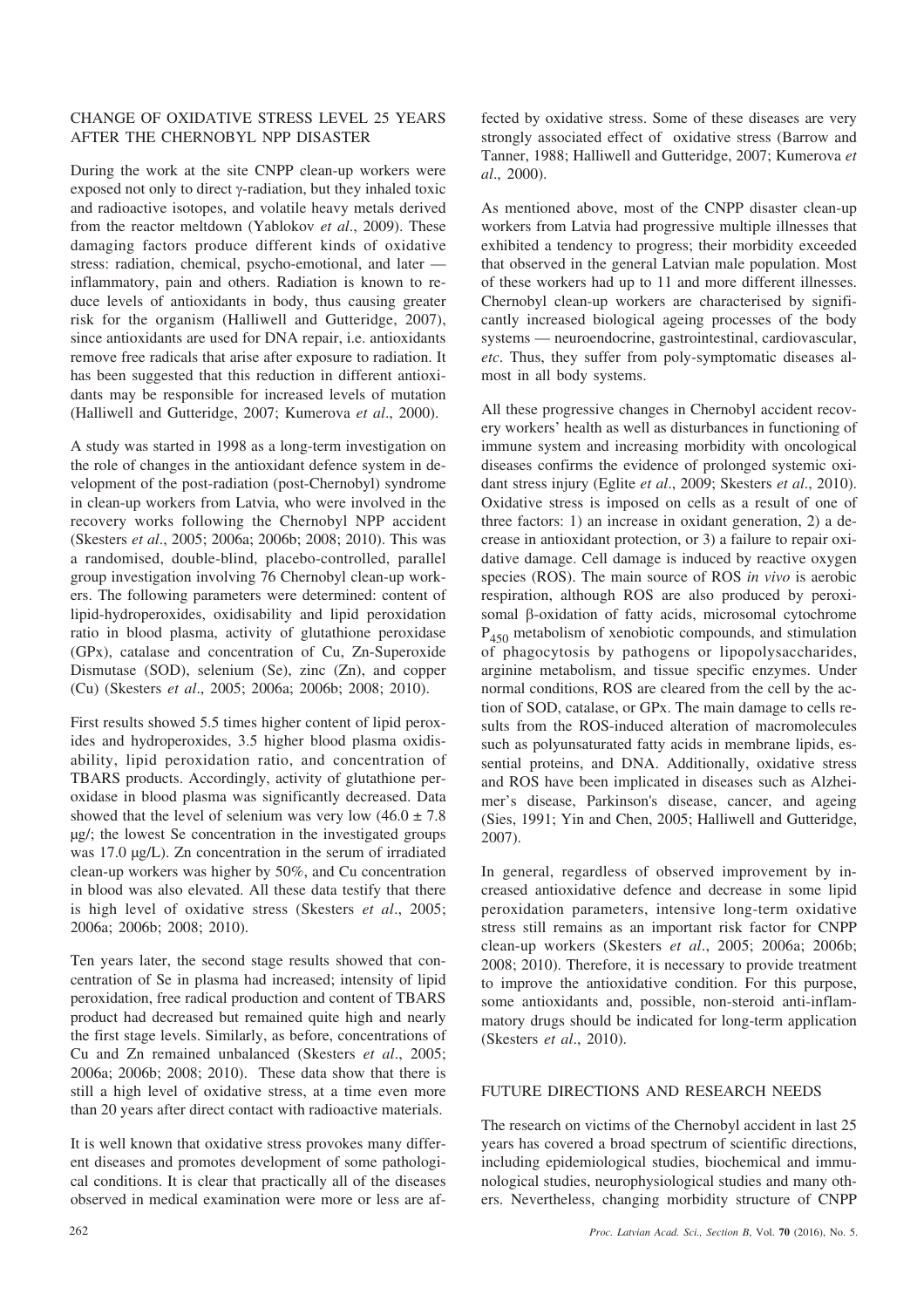workers diseases and clinical manifestations show a need to continue studies on late effects of ionising radiation exposure. The importance of such studies is raised by other accidents in nuclear power plants with release of radioactive substances, which regularly occur in different parts of the globe. The latest accident in Japan in March 2011 in the Fukushima nuclear power plant was a clear demonstration of unsafety of nuclear power, which may have long-lasting consequences for inhabitants of the Earth.

Acute severe exposure to ionising radiation and chronic low dose exposure differ greatly. External high dose exposure was studied in great detail in victims of Hiroshima and Nagasaki bombings, as well as after other atom bomb tests. But knowledge on incorporated radionuclides biological effects in humans is insufficient. More studies are needed to reveal changes in molecular interaction inside the organism due to chronic exposure to ionising radiation. Studies are needed to identify chronic exposure to ionising radiation (e.g. incorporated radionuclides with long disintegration half-life) genetic effects not only in victims of Chernobyl accident, but also in their offspring.

The epidemiological studies on CNPP clean-up workers should be continued, as it is the main source of information on late effects in a large cohort. The epidemiological studies on progeny of CNPP clean-up workers are also necessary.

#### **REFERENCES**

Aleksanin, S. S. (2010). Regularity of somatic pathology formation in late period after Chernobyl NPP accident and experience of targeted health care of clean-up workers [Алексанин С. С. Закономерности формирования соматической патологии в отдаленном периоде после аварии на Чернобыльской АЭС и опыт оказания адресной медицинской помощи ликвидаторам последствий аварии]. Mediko-biologicheskiye problemi zhiznedeyatelnosti [Медико-биологические проблемы жизнедеятель-*HOCMU*], 1 (3), 128–134 (in Russian).

Anonymous (2000). *Report of the United Nations Scientific Committee on the Effects of Atomic Radiation to the General Assembly. The Chernobyl Accident*, pp. 13–15. Available at:

http://www.unscear.org/unscear/en/publications/2000\_1.html (accessed 17 May 2012).

- Anonymous (2001). Ionizing Radiation, Part 2: Some Internally Deposited Radionuclides. In: *IARC Monographs on the Evaluation of Carcinogenic Risks to Humans*. Vol. 78. IARC Press (International Agency for Research on Cancer), Lyon, pp. 88–475.
- Anonymous (2006a). *Epidemiological evaluation of cardiovascular disease and other non-cancer diseases following radiation exposure*. *Report to the General Assembly, with Scientific Annexes.* Vol. I, Annex B. United Nations, New York, pp. 327–375.
- Anonymous (2006b). *Health Risks from Exposure to Low Levels of Ionizing Radiation — BEIR VII Phase 2.* The National Academies Press, Washington, D.C. 422 pp. (at pp. 313–323).
- Anonymous (2006c). *Health Effects of the Chernobyl Accident and Special Health Care Programmes. Report of the UN Chernobyl Forum, Expert Group "Health".* Bennett, B., Repacholi, M., Carr, Z. (eds.). World Health Organization, Geneva. 167 pp. (at pp. 2–30).
- Anonymous (2011). *Sources and Effects of Ionizing Radiation. UNSCEAR 2008 Report to the General Assembly with Scientific Annexes. Radiation exposures in accidents. Health effects due to radiation from the Chernobyl accident. Effects of ionizing radiation on non-human biota.* New York: United Nations, Vol. II, Annexes C, D, E. 221 pp.
- Barrow, L., Tanner, M. S. (1988). Copper distribution among serum proteins in paediatric liver disorders and malignancies. *Eur. J. Clin. Invest.*, **18** (6), 555–560.
- Bruvere, R., Heisele, O., Zvagule, T., Volrate, A., Duks, A., Churbakova, E. (1995). The immune state of Latvia's inhabitants involved in the Clean-up of high levels of radioactivity in Chernobyl. *Acta Medica Baltica,* **2** (1), 36–43.
- Bruvere, R., Gabruseva, N., Volrate, A., Heisele, O., Feldmane, G., Zvagule, T., Balodis, V. (2003). Functional deficiency of the immune system of Chernobyl accident clean-up workers residing in Latvia. *Proc. Latvian Acad. Sci.*, *Section B*, **57** (1/2), 17–21.
- Churbakova, E., Dzerve, B., Eglite, M., Farbtuha, T., Zvagule, T. (1996). Health status and follow up of the Chernobyl nuclear power plant accident liquidators in Latvia. The radiological consequences of the Chernobyl accident. In: *Proceedings of the 1st International Conference on radiological consequences of the Chernobyl accident, 18–22 March 1996, Minsk, Belarus*, pp. 929–934.
- Churbakova, E., Farbtuha, T., Zvagule, T., Eglite, M., Jekabsone, I., Eglite, A. (1999). The health status of Chernobyl nuclear power plant accident liquidators from Latvia. *Proc. Latvian Acad. Sci.*, *Section B,* **52**, Supplement: Ecotoxicology Conference, 187–191.
- Eglite, M., Churbakova, E., Farbtuha, T., Zvagule, T. (1997). Diseases of cardiovascular system of Chernobyl nuclear power plant station (NPS) accident clean-up workers in Latvia. *Can. J. Cardiol.*, **13**, Supplement B, 77.
- Eglite, M. E., Zvagule, T. J., Rainsford, K. D., Reste, J. D., Èurbakova, E. V., Kurjane, N. N. (2009). Clinical aspects of the health disturbances in Chernobyl Nuclear Power Plant accident clean-up workers (liquidators) from Latvia. *Inflammopharmacology*, **17**, 163–169.
- Ginzburg, H. M., Reis, E. (1991). Consequences of the nuclear power plant accident at Chernobyl. *Public Health Rep*., **106** (1), 32–40.
- Halliwell, B., Gutteridge, J. M. C. (2007). *Free Radicals in Biology and Medicine*. 4th edn. Oxford University Press, New York. 704 pp. (at pp. 53–60, 268–292).
- Holodova, N. B., Zhavoronkova, L. A., Rizhov, B. N. (2012). Neurological, Neuropsychological and Neurophysiological Manifestations of Premature Aging among Chernobyl NPP Accident Clean-up Workers [Холодова Н. Б., Жаворонкова Л. А., Рыжов Б. Н. Неврологические, нейропсихологические и нейрофизиологические проявления преждевременного старения у участников ликвидации последствий аварии на Чернобыльской АЭС]. Mediko-biologicheskiye problemi zhiznedeyatelnosti [*Ìåäèêî-áèîëîãè÷åñêèå ïðîáëåìû æèçíåäåÿòåëüíîñòè*], **1** (7), 112–120 (in Russian).
- Kalnina, I., Gabruseva, N., Bruvere, R., Zvagule, T., Heisele, O., Volrate, A., Feldmane, G., Meirovics, I. (2001). Phenotypical characteristics of leukocytes membrane in Chernobyl clean-up workers from Latvia: use of the fluorescent probe ABM. *Proc. Latvian Acad.* Sci., Section B, **55** (1), 6–13.
- Kalnina, I., Zvagule, T., Kirilova, E., Kurjane, N., Skesters, A., Silova, A., Gabruseva, N. (2012). Dynamics of lymphocyte membrane in Chernobyl clean-up workers with type 2 diabetes mellitus. *J. Exp. Integr. Med.*, **2** (4), 357–363.
- Kalnina, I., Kirilova, E., Zvagule, T., Kurjane, N., Skesters, A., Silova, A., Gabruseva, N., Gorbenko, G., Kirilov, G., Gonta, S. (2013). Radiationmodified albumin in type 2 diabetic patients. *J. Exp. Integr. Med.*, **3** (1),  $3 - 7$ .
- Kalnina, I., Kirilova, E., Zvagule, T., Kurjane, N., Skesters, A., Silova, A., Gabruseva, N., Gorbenko, G., Kirilov, G., Gonta, S., Pimane, E. (2013a). Characteristics of albumin binding sites in patients and Chernobyl clean-up workers with type 2 diabetes mellitus. *J. Exp. Integr. Med.*, **3** (3), 185–190.
- Kumerova, A. O., Lece, A. G., Skesters, A. P., Orlikov, G. A., Seleznev, J. V., Rainsford, K. D. (2000). Antioxidant defence and trace element imbalance in patients with post radiation syndrome: First report on phase I studies. *Biol. Trace Elem. Res.*, **77** (1), 1–12.
- Kurjāne, N., Sočņevs, A. (1999). Structure and functions of natural killer cells. *Proc. Latvian Acad. Sci.*, *Section B*, **53** (6), 308–314.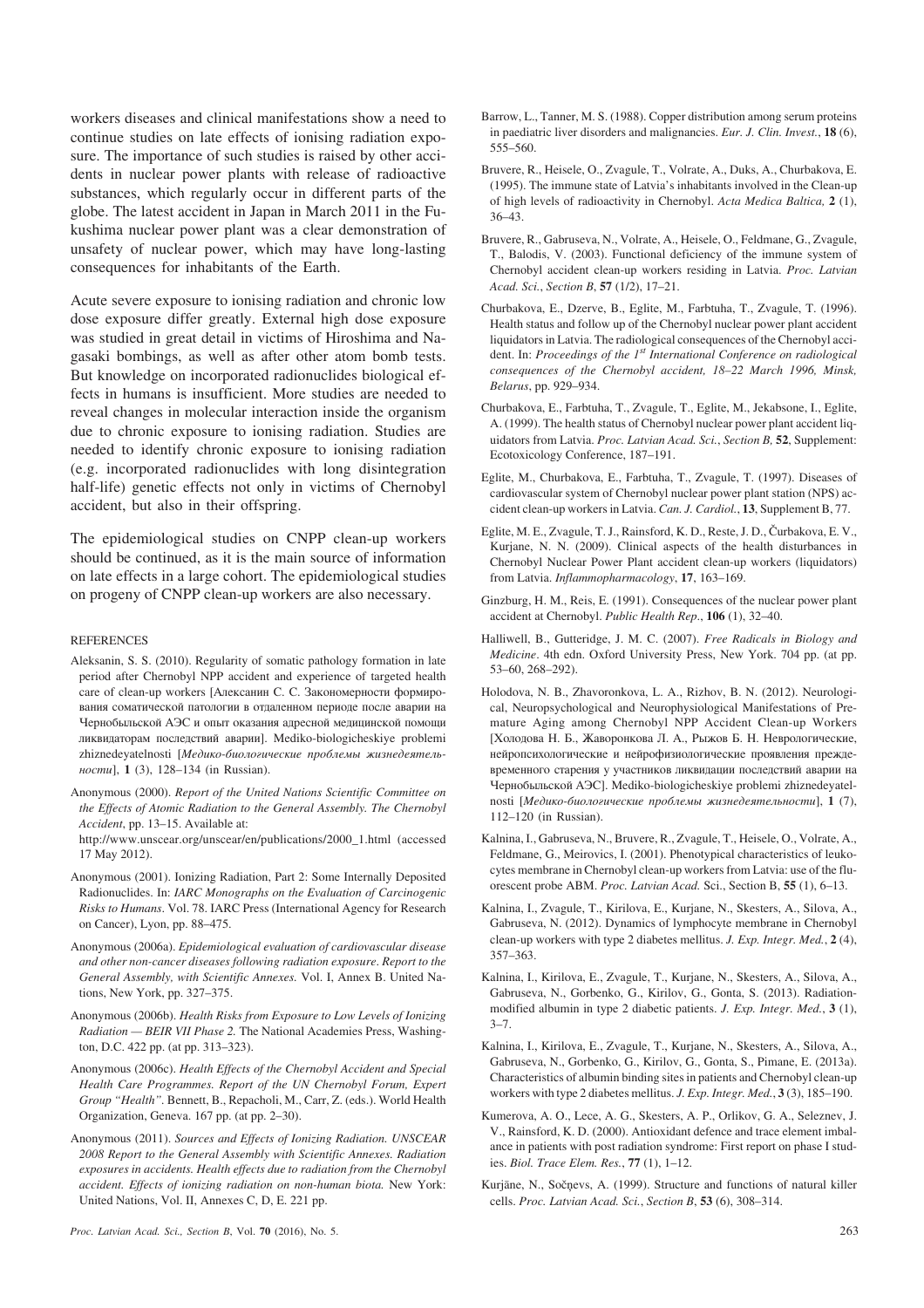- Kurjane, N., Groma, V., Orlikov, G., Ritenberga, R., Skudra, M., Lemane, R., Lemanis, A., Churbakova, E., Sochnev, A. (1999). Thyroid disorders in Chernobyl clean-up workers from Latvia. *Proc. Latvian Acad. Sci.*, *Section B,* **53** (6), 315–321.
- Kurjane, N., Farbtuha, T., Zvagule, T., Jaunalksne, I., Churbakova, E., Orlikovs, G., Sochnevs, A. (2000). Oncopathology in Chernobyl clean-up workers from Latvia: Epidemiological and immunological aspects. *Çáiðíèê íàóêîâèõ ïðàöü Óêðàiíñüêîé âiéñêîâî-ìåäè÷íîi* akademii [Proceedings on the Scientific Problems of Disaster Medicine and Emergency Medical Aid], Kiev, **7,** 505–509.
- Kurjāne, N. (2001). Černobiļas avārijas seku likvidētāju klīniski imuno*loìiskais pçtîjums 13 – 14 gadus pçc avârijas* [Clinical Immunological Study of Chernobyl Accident clean-up workers 13-14 years after accident]. Doctoral dissertation, Rīga Stradiņš University, Rīga, Latvia (in Latvian). 132 pp.
- Kurjane, N., Bruvere, R., Shitova, O., Romanova, T., Jaunalksne, I., Kirschfink, M., Sochnevs, A. (2001). Analysis of the immune status in Latvian Chernobyl clean-up workers with nononcological thyroid diseases. *Scand. J. Immunol.,* **54** (5), 528–533.
- Mazarevica, G., Freivalds, T., Bruvere R., Gabruseva, N., Leice, A., Zvagule, T. (2000). Refractive properties of separate erythrocytes of Chernobyl clean-up workers at different pH. *Proceedings of SPIE* (The International Society for Optical Engineering), **3921**, 163–171.
- Mironova, N., Eglite, M., Churbakova, E., Zvagule, T., Riekstina, D., Kärner, T. (1998). Electron spin resonance and instrumental neutron activation element analyses of Chernobyl nuclear power plant accident clean-up worker teeth. *Proc. Latvian Acad. Sci.*, *Section B* **52**, Supplement, 194–196.
- Mironova-Ulmane, N., Pavlenko, A., Zvagule, T., Karner, T., Bruvere, R., Volrate, A. (2001a). Retrospective dosimetry for Latvian workers at Chernobyl. *Radiat. Prot. Dosimetry*, **96** (1–3), 237–240.
- Mironova-Ulmane, N., Pavlenko, A., Zvagule, T., Kärner, T., Bruvere, R., Volrate, A. (2001b). Retrospective dosimetry for Latvian and clinical follow-up programme Chernobyl accident clean-up workers in Latvia. *Proceedings of the European Workshop on Individual Monitoring of External Radiation*, *Radiation protection dosimetry*, **26** (1–3), 237–240.
- Nikiforov, A. M. (2002). Chernobyl NPP Accident Clean-up Workers' Pathology in Late Period [Никифоров А. М. *Патология отдаленного* периода у ликвидаторов последствий аварии на Чернобыльской *A* $\partial$ *C*]. *BHHOM*, St-Petersburg, pp. 9–274 (in Russian).
- Nyagu, A. I., Loganovsky, K. N. (1996). Mental disorders in the Chernobyl accident survivors. In: *Revelling in Reference: X World Congress of Psychiatry: Abstracts.* (S-136-1), Madrid.
- Petukhov, V. I., Dmitriev, E. V., Kalvinsh, I., Baumane, L. Kh., Reste, E. D., Zvagule, T., Skesters, A. P., Skalny, A. V. (2011). Metal-ligand homeostasis in epidermic cells of Chernobyl accident liquidators. *Vitamins & Minerals*, **1** (2). Available at: http://www.omicsgroup.org/journals/metal-ligand-homeostasis-in-epidermic-cells-of-chernobyl-accidentliquidators-2167-0390.1000102.php?aid=4585 (accessed on 20 September 2016).
- Reste, J. (2013). Jonizējošās radiācijas ilgstošai iedarbībai pakļauto cilvēku novecoðanas aspekti [The aging aspects of humans protractedly exposed to ionizing radiation]. Doctoral dissertation, Rīga Stradiņš University, Rīga, Latvia (in Latvian) 211 pp.. Available at:

http://www.rsu.lv/petnieciba/promocija/promocijas-darbi (accessed 20 September 2016).

- Reste, J. (2014). *Jonizçjoðâ starojuma ietekme uz cilvçku novecoðanu. Ilgstoðam apstarojumam pakïauto cilvçku novecoðanas aspekti* [The impact of ionizing radiation on human aging. The aspects of aging in protractedly irradiated humans. Globe Edit, 2014 (in Latvian).
- Reste, J., Kurjane, N., Zvagule, T., Eglite, M., Gabrusheva, N. (2012). Oncological morbidity pattern of Chernobyl accident workers from Latvia. In: *International Proceedings of IFEH 12th World Congress on Environmental Health*, Vilnius, Lithuania, 22–27 May 2012. Medimond, Bologna, pp. 105–109.
- Reste, J., Zvigule, G., Zvagule, T., Kurjane, N., Eglite, M., Gabruseva, N., Berzina, D., Plonis, J., Miklasevics, E. (2014). Telomere length in Chernobyl accident recovery workers in the late period after the disaster. *J. Radiat. Res.,* **55** (6), 1089–1100. Available at: http://jrr.oxfordjournals.org/content/55/6/1089.full?sid=87a19384-bff0- 4010-a97c-a65dfce32ab2 (accessed 20 September 2016).
- Sies, H. (1991). Oxidative stress: From basic research to clinical application. *Amer. J. Med.,* **91**, 31S–8S.
- Silova, A. (2015). *Oksidatīvā stresa rādītāju izmaiņas un korekcijas iespējas atseviðíu patoloìiju gadîjumos* [Changes in oxidative stress parameters and its correction opportunities in particular pathologies]. Doctoral dissertation, Rīga Stradiņš University, Rīga, Latvia (in Latvian). Available at: http://www.rsu.lv/petnieciba/promocija/promocijas-darbi (accessed on 20 September 2016).
- Skesters, A., Zvagule, T., Rainsford, K., Silova, A., Rusakova, N., Eglite, M., Callingham, B. (2005). Changes of selenium content in blood of clean-up worker patients after 14- and 19-years period of the nuclear reactor disaster in Chernobyl NPP. *Proceedings of 5th International Symposium on Trace Elements in Human: New Perspectives,13?15 October 2005, Athens, Greece*, pp. 676–682.
- Skesters, A., Rozentale, B., Voicehovska, J., Zvagule, T., Rainsford, K., Silova, A., Rusakova, N., Petuhovs, V., Ivanchenko, L. and Larmane, L. (2006). Fluorescence method for Selenium determination in the blood plasma of Bronchial asthma, Hepatitis C virus, HCV / HIV co-infection diseases and post-Chernobyl syndrome patients. *Polish J. Environ. Studies*, **15** (4A), 94–96.
- Skesters, A., Zvagule, T., Silova, A., Rainsford, K., Rusakova, N., Burdukova, I., Callingham, B. (2006a). Selenium connection with antioxidants in blood of Chernobyl clean-up workers. *Proceedings of 3rd International Conference: Metals in the Environment, Vilnius, Lithuania, 26–29 April 2006*, pp. 203–205.
- Skesters, A., Zvagule, T., Silova, A., Mustafins, P., Rainsford, K., Rusakova, N., Burdukova, I., Callingham, B., Larmane, L. (2006b). Selenium and vitamine E in blood of Chernobyl clean-up workers — 20-years after nuclear accident. *Proceedings of 23 Workshop Jena*, *Germany, 27 September 2006: Macro and Trace Elements (Mengen- und Spurenelemente)*, pp. 38–43.
- Skesters, A., Zvagule, T., Larmane, L., Rainsford, K., Silova, A., Rusakova, N., Mustafins, P. (2008). Effects of selenium alone and with antioksidants and Ibuprofen mixture in Chernobyl catastrophe clean-up workers at risk of developing cancer. *Cell Biol. Toxicol.*, **24** (1), 31.
- Skesters, A., Zvagule, T., Silova, A., Rusakova, N., Larmane, L., Reste, J., Eglite, M., Rainsford, K. D., Callingham, B. A., Bake, M. A., Lece, A. (2010). Biochemical observations relating to oxidant stress injury in Chernobyl clean-up workers ("liquidators") from Latvia. *Inflammopharmacology*, **18**, 17–23.
- Skesters, A., Zvagule, T., Silova, A., Larmane, L., Rusakova, N., Kurjane, N., Kirilov, A., Kalnina, I., Kirilov, G., Gabruseva, N. (2010). Antioxidant therapy and its stability on Chernobyl clean-up workers. *Int. J. Low Radiat.*, **7** (5), 409?421.
- Viel, J. F., Curbakova, E., Dzerve, B., Eglite, M., Zvagule, T., Vincent, C. (1997). Risk factors for long-term mental and psychosomatic distress in Latvian Chernobyl liquidators. *Environ. Health Perspect.,* **105** (6), 1539–1544.
- Vlasova-Rozanskaya, J. V. (2009). Features of Ischemic Heart Disease Course in Victims of Chernobyl NPP Accident [Власова-Розанская Е. В. Особенности течения ишемической болезни сердца у пострадавших в результате аварии на Чернобыльской АЭС]. Mediko-biologicheskiye problemi zhiznedeyatelnosti [Медико-биологические проблемы жизнедеятельности], **1**, 82–89 (in Russian).
- Yablokov, A. V., Nesterenko, V. B., Nesterenko, A. V. (2009) Chernobyl: Consequences of the catastrophe for people and the environment. *Ann. N. Y. Acad. Sci.,* **1181**, 32–217.